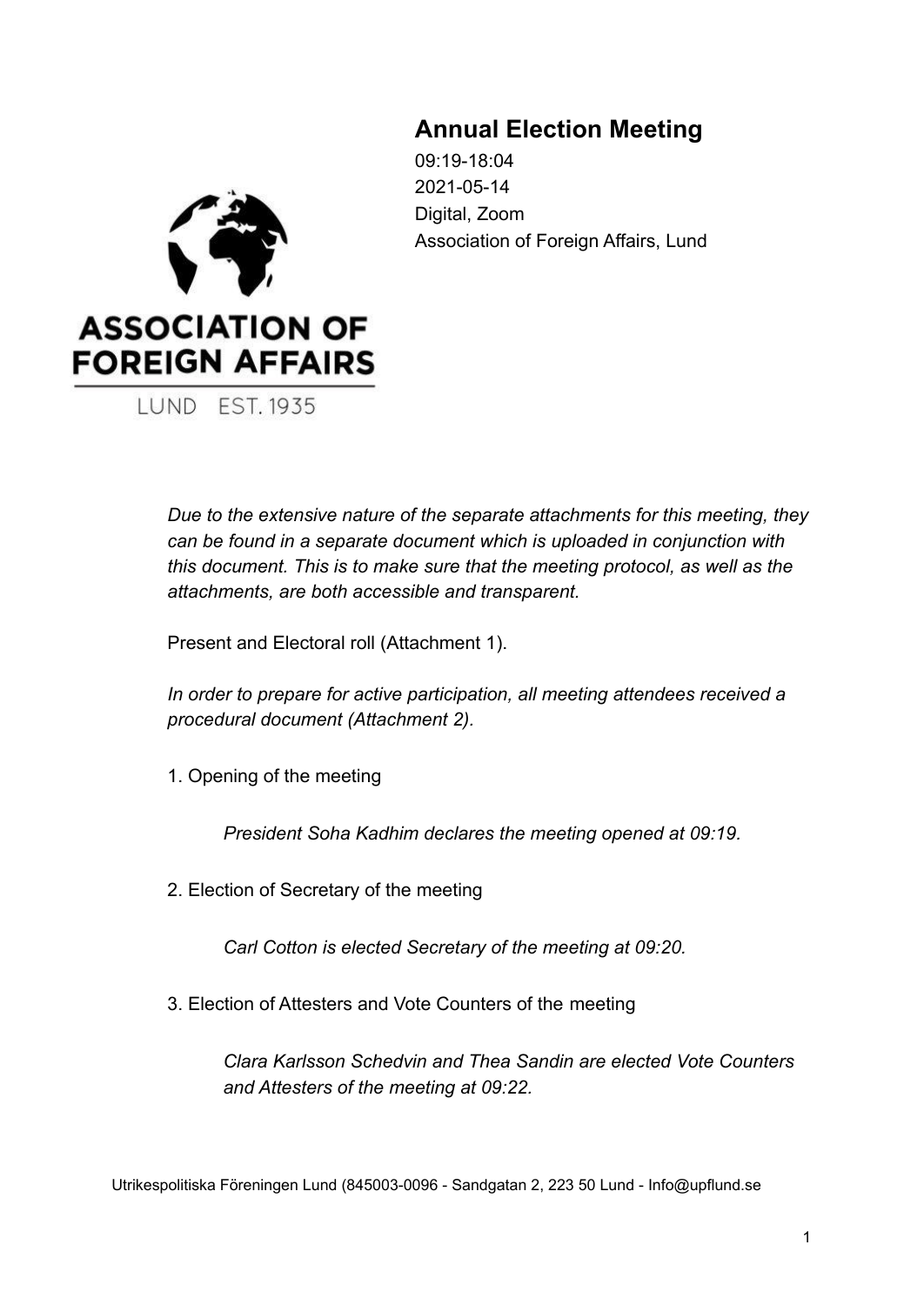4. Approval of the electoral roll

*The President Soha Kadhim proposes to set the electoral roll to 43 and asks the vote counters to confirm this.*

*The electoral roll is set to 43. This will be updated continuously throughout the meeting.*

5. Election of Chair of the meeting

*Jascha Ehleben is elected Chair of the meeting at 09:30.*

6. Consideration of whether the summons was carried out in accordance with the by-laws. (Attachment 3)

*The President Soha Kadhim describes how the summons was carried out. The summons was sent out 15 working days prior to the meeting. The motions for the meeting were sent out 10 working days prior to the meeting.*

*The meeting approves the way in which the summons was sent out through acclamation at 09:33.*

7. Approval of the Agenda (Attachment 4)

*President Soha Kadhim proposes to amend the agenda due to certain members having to leave the meeting early.*

*President Soha Kadhim proposes that point 14.7 will be the new point 9., point 14.5 will be the new point 10., and point 16, will be the new point 11. The agenda will be adjusted accordingly.*

*She also proposes to add the late appendix from the nominating committee to the meeting agenda, even though it was sent to the meeting late.*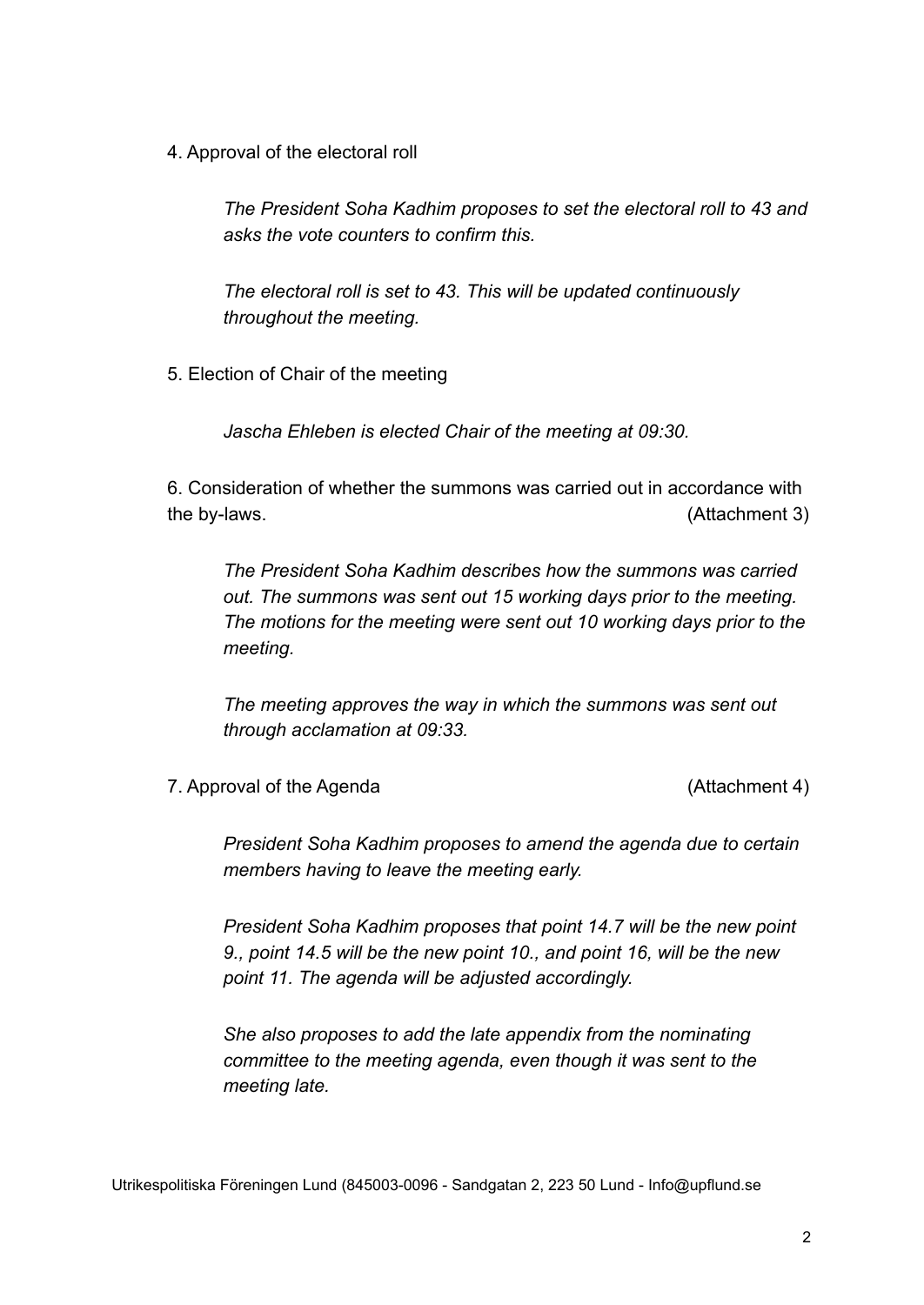*Finally President Soha Kadhim proposes to move point 12 in the old agenda to point 12 in the new agenda.*

*Sofia Gierow proposes to move old point 14.3 to new point 13.*

*The amended agenda was passed by acclamation at 09:42.*

*The agenda was adjusted according to the passed proposals.*

8. The Election Committee's Working Procedures (Attachment 5)

*Head of the Election Committee Rebecca Edvardsson introduces herself, and presents the working procedures found in the attachment.*

*The Election Committee Members Sofus Rønberg and James Davies introduce themselves.*

*The Working Procedures of the Election Committee was approved through acclamation at 09:51.*

The Chairperson Jascha Ehleben proposes to open up all the vacant positions for free nominations.

Passed by acclamation at 09:52.

Attachments 6 and 7 details the nominations and counter-candidacies. The Election Committee will introduce their nominations. In the cases of counter-candidacies and free nominations, the individuals will introduce themselves.

9. Two Heads of Travel Committee and Board Members.

*James Davies presents the nominated candidate Linnea Svensson Rotberg for the position of Head of Travel and Board Member.*

*There is also a vacant position.*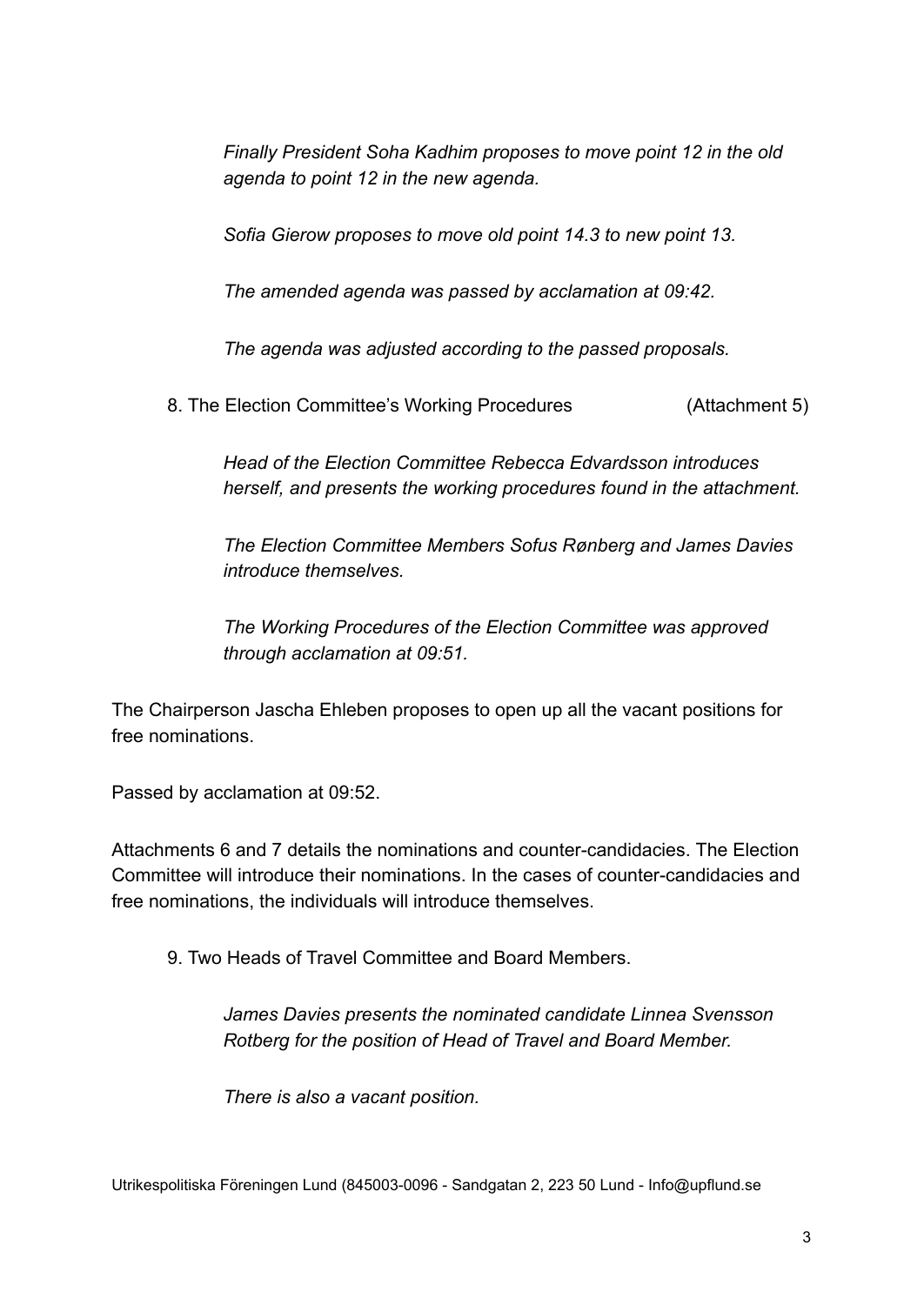*Linnea Svensson Rotberg introduces herself, and speaks on her qualifications.*

*The meeting poses questions to Linnea Svensson Rotberg.*

*Linnea Svensson Rotberg is moved to the waiting room, and the meeting discusses the candidate before voting.*

*Linnea Svensson Rotberg is elected Head of Travel and Board Member at 10:04.*

*Caroline Danielsson withdraws her counter-candidacy as PR Head, and freely nominates herself to Head of Travel and Board Member.*

*Caroline Danielsson introduces herself, and speaks on her qualifications.*

*The meeting poses questions to Caroline Danielsson.*

*Caroline Danielsson is moved to the waiting room, and the meeting discusses the candidate before voting.*

*Caroline Danielsson is elected Head of Travel and Board Member at 10:16.*

**(The Chairperson Jascha Ehleben declares the meeting adjourned for a break at 10:17)**

**(The Chairperson Jascha Ehleben declares the meeting re-opened at 10:33)**

10. Two Editors-in-chiefs of the Pod&Radio Committee and Board Members.

*Sofus Rønberg presents the nominated candidate Ismar Didić for the position of Editor-in-Chief of the Pod&Radio Committee and Board Member.*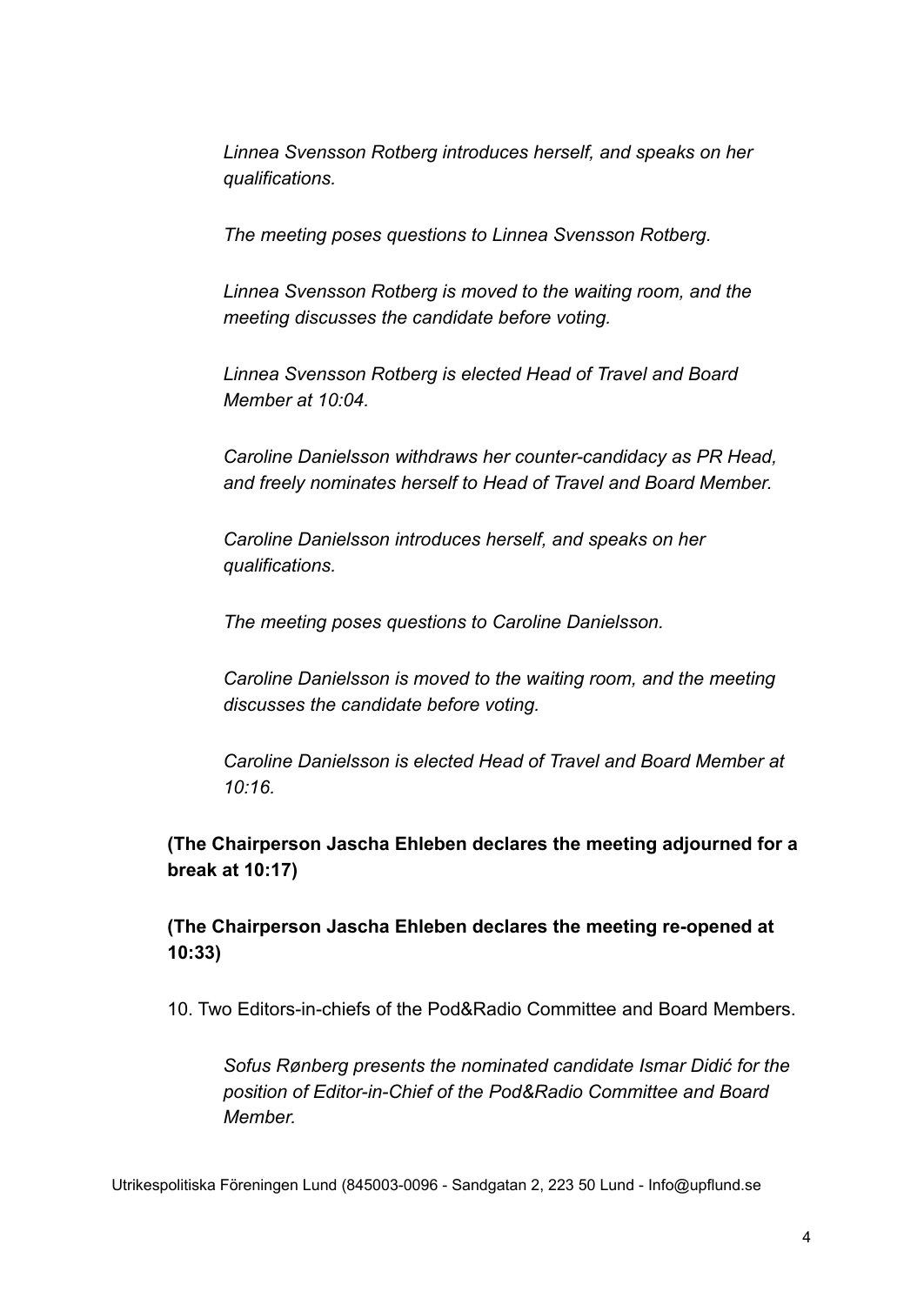*There is also a vacant position.*

*Ismar Didić introduces himself, and speaks on his qualifications.*

*The meeting poses questions to Ismar Didić.*

*Ismar Didić is moved to the waiting room, and the meeting discusses the candidate before voting.*

*Ismar Didić is elected Editor-in-Chief of the Pod&Radio and Board Member at 10:46.*

*Chairperson Jascha Ehleban proposes to leave the other position as Editor-in-Chief of the Pod&Radio and Board Member as vacant.*

*Passed by acclamation at 10:48.*

11. Election of Nominating Committee for the upcoming year of operations.

11.1. One Chairperson of the Nominating Committee.

*Chairperson Jascha Ehleban proposes to leave the position as Chairperson of the Nominating Committee as vacant.*

*Passed by acclamation at 10:50.*

11.2. Four Members of the Nominating Committee.

*Damla Akkemik introduces herself, and speaks on her qualifications.*

*The meeting poses questions to Damla Akkemik.*

*Damla Akkemik is put into the waiting room, and the meeting discusses the candidate before voting.*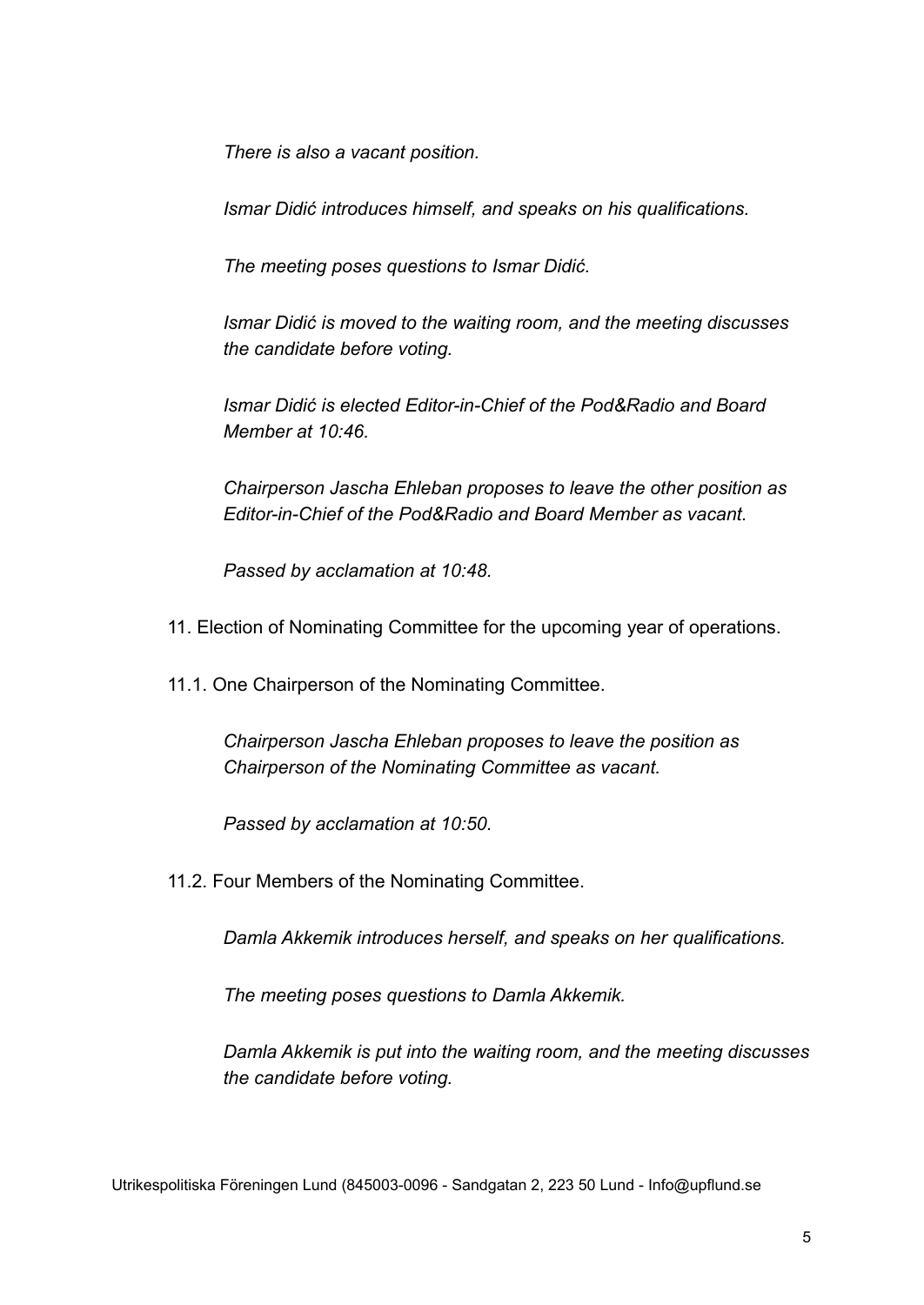*Damla Akkemik is elected as one of the members of the Nominating Committee at 10:57.*

*Chairperson Jascha Ehleban proposes to leave the other Nominating Committee positions vacant.*

*Passed by acclamation at 10:59.*

11.3. Two Alternate Members of the Nominating Committee.

*Roja Moser freely nominates herself as one of the two alternate members of the Nominating Committee.*

*Roja Moser introduces herself, and speaks on her qualifications.*

*The meeting poses questions to Roja Moser.*

*Roja Moser is put into the waiting room, and the meeting discusses the candidate before voting.*

*Gabriella Gut abstains from voting due to being biased.*

*Jette Strohschneider abstains from voting due to being biased.*

*Camillia Castelanelli abstains from voting due to being biased.*

*Roja Moser is elected as one of the Alternate Members of the Election Committee at 11:12.*

*Jascha Ehleban proposes to leave the other position as Alternate Member of the Election Committee vacant.*

*Passed by acclamation at 11:13.*

12. Election of the Association's Treasurer for the upcoming year of operations.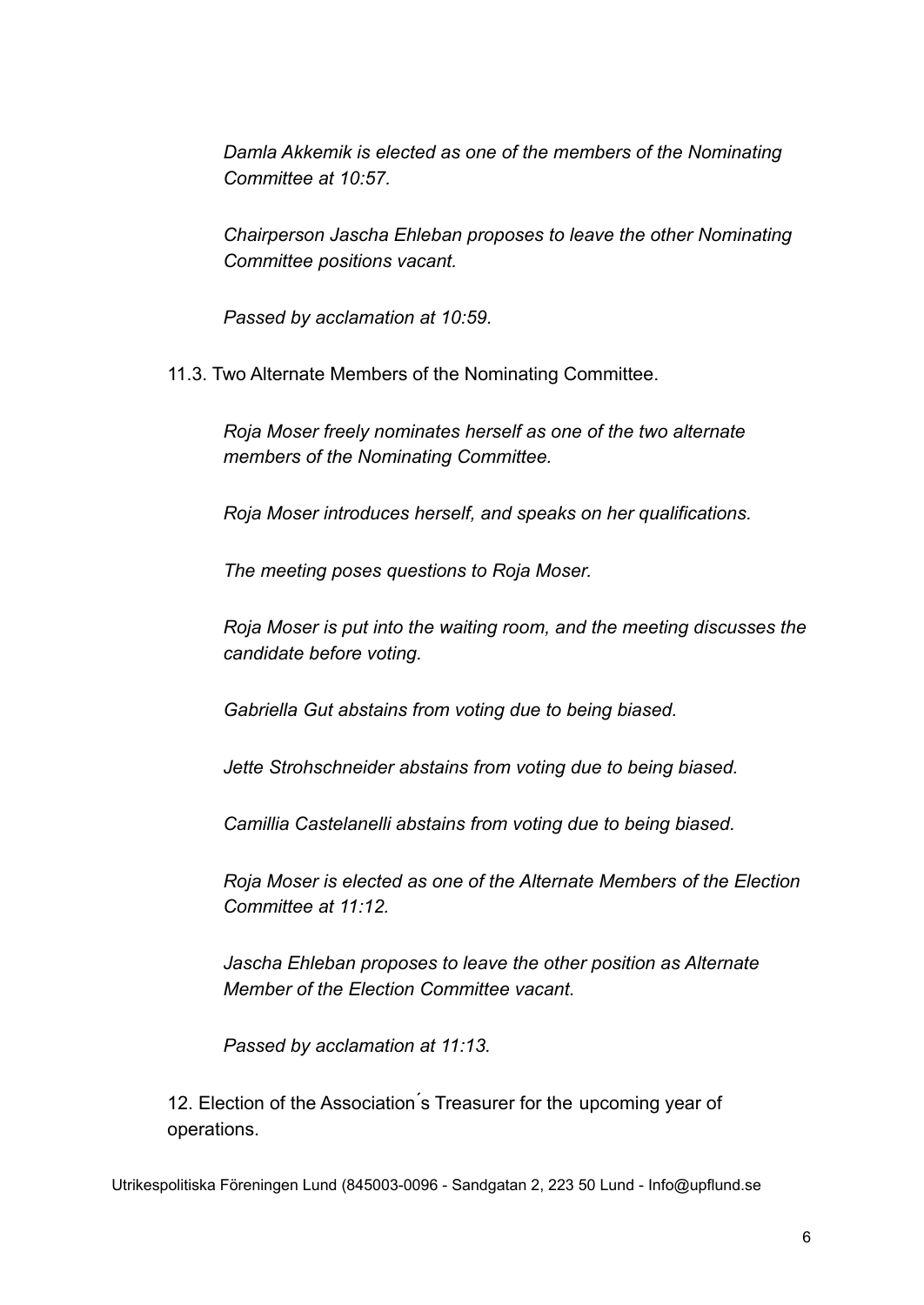*Emma Baker introduces herself, and speaks on her qualifications.*

Damla Akkemik leaves the meeting at 11:15, and the electoral roll is updated to 42.

*The meeting poses questions to Emma Baker.*

*Emma Baker is put into the waiting room, and the meeting discusses the candidate before voting.*

*Miljaemilia Wala abstains from voting due to being biased.*

*Anna Mizser abstains from voting due to being biased.*

*Lukas Baker abstains from voting due to being biased.*

*Emma Baker is elected the Treasurer for the upcoming year of operations at 11:22.*

13. Three Heads of Lecture Committee and Board Members.

Caroline Danielsson, Emma Baker and Lukas Baker leave the meeting at 11:28, and the electoral roll is updated to 39.

*Magda Andersson and Sofia Gierow are put into the waiting room.*

*Sofus Rønberg presents the nominated candidate Annie Anderek for the position of Head of Lecture and Board Member.*

Ismar Didic leaves the meeting at 11:30, and the electoral roll is updated to 38.

*Annie Anderek introduces herself, and speaks on her qualifications.*

*The meeting poses questions to Annie Anderek.*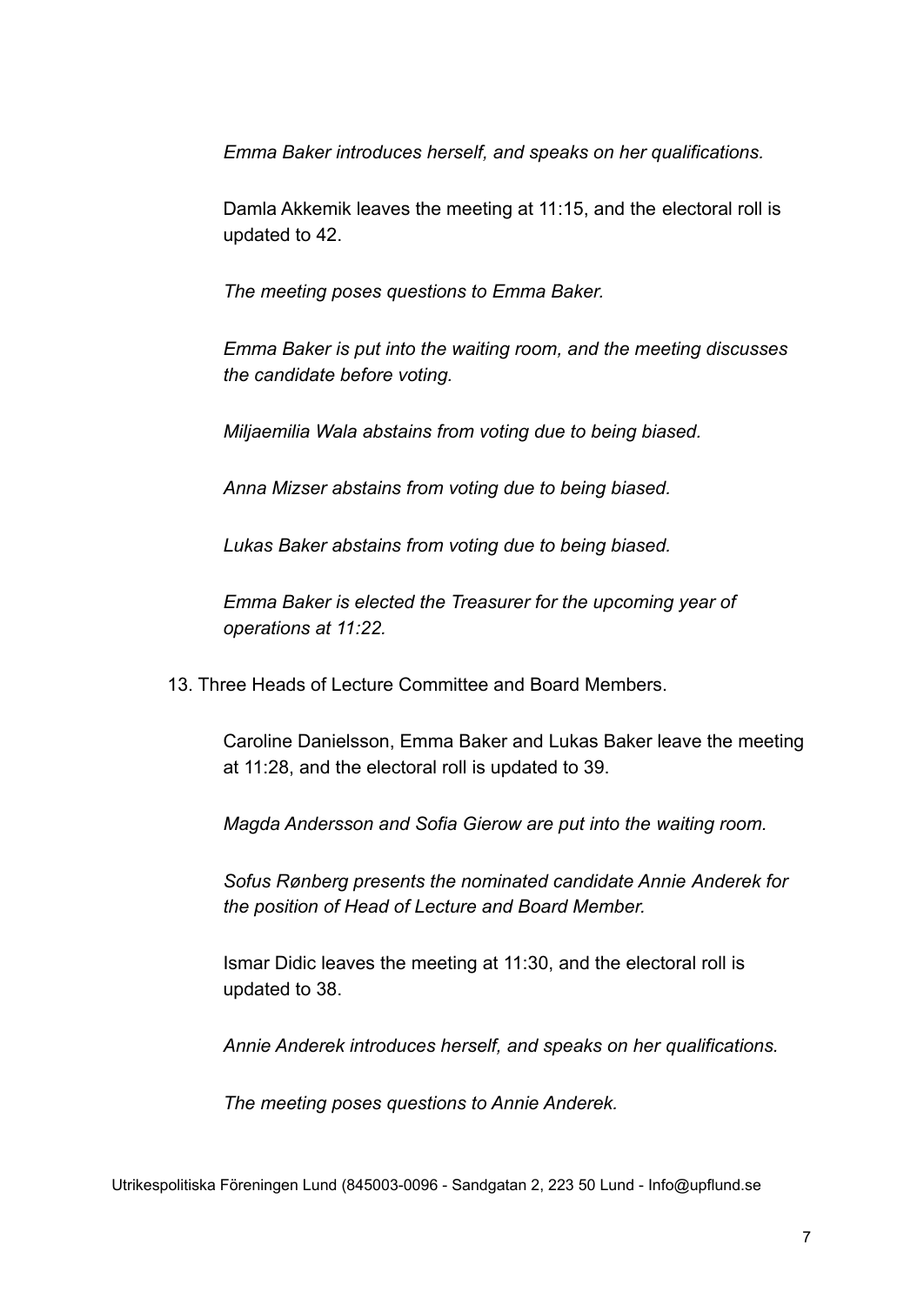*Annie Anderek is put into the waiting room, and Magda Andersson enters the meeting.*

*James Davies presents the nominated candidate Magda Andersson for the position of Head of Lecture and Board Member.*

*Magda Andersson introduces herself, and speaks on her qualifications.*

*The meeting poses questions to Magda Andersson.*

*Magda Andersson is put into the waiting room, and Sofia Gierow enters the meeting.*

*Sofia Gierow introduces herself, and speaks on her qualifications.*

*The meeting poses questions to Sofia Gierow.*

*Sofia Gierow is put into the waiting room with Annie Anderek and Magda Andersson.*

*The meeting decides to vote on the three candidates simultaneously.*

*Annie Anderek, Magda Andersson and Sofia Gierow are elected as Heads of Lecture and Board Members at 12:05.*

**(The Chairperson Jascha Ehleben declares the meeting adjourned for a break at 12:05)**

**(The Chairperson Jascha Ehleben declares the meeting re-opened at 13:35)**

Sofia Gierow leaves the meeting during the break at 12:05, and the electoral roll is updated to 37.

14. Election of the Association's President for the Upcoming year of operations.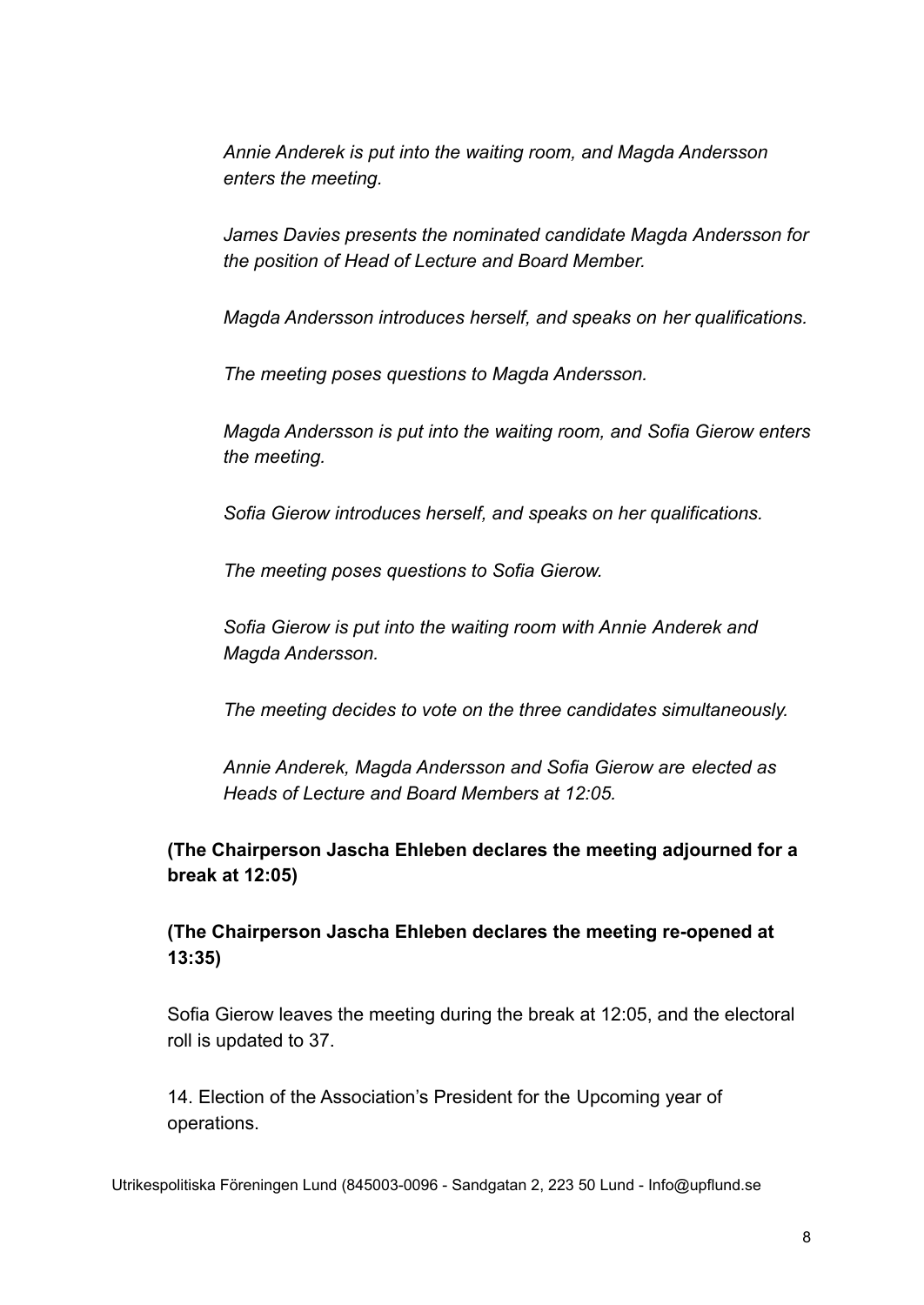*Rebecca Edvardsson presents the nominated candidate Henrietta Kulleborn for the position of President for the upcoming year of operations.*

*Henrietta Kulleborn introduces herself, and speaks on her qualifications.*

*The meeting poses questions to Henrietta Kulleborn.*

*Henrietta Kulleborn is put into the waiting room, and the meeting discusses the candidate before voting.*

*Miljaemilia Wala abstains from voting due to being biased.*

*Sofus Rønberg abstains from voting due to being biased.*

*Secretary Carl Cotton abstains from voting due to being biased.*

*President Soha Kadhim abstains from voting due to being biased.*

*Henrietta Kulleborn is elected President for the upcoming year of operations at 13:59.*

15. Election of the Association ́s Vice-President for the upcoming year of operations.

*Rebecca Edvardsson presents the nominated candidate Miljaemilia Wala for the position of Vice-President for the upcoming year of operations.*

*Miljaemilia Wala introduces herself, and speaks on her qualifications.*

*The meeting poses questions to Miljaemilia Wala.*

*Miljaemilia Wala is put into the waiting room, and the meeting discusses the candidate before voting.*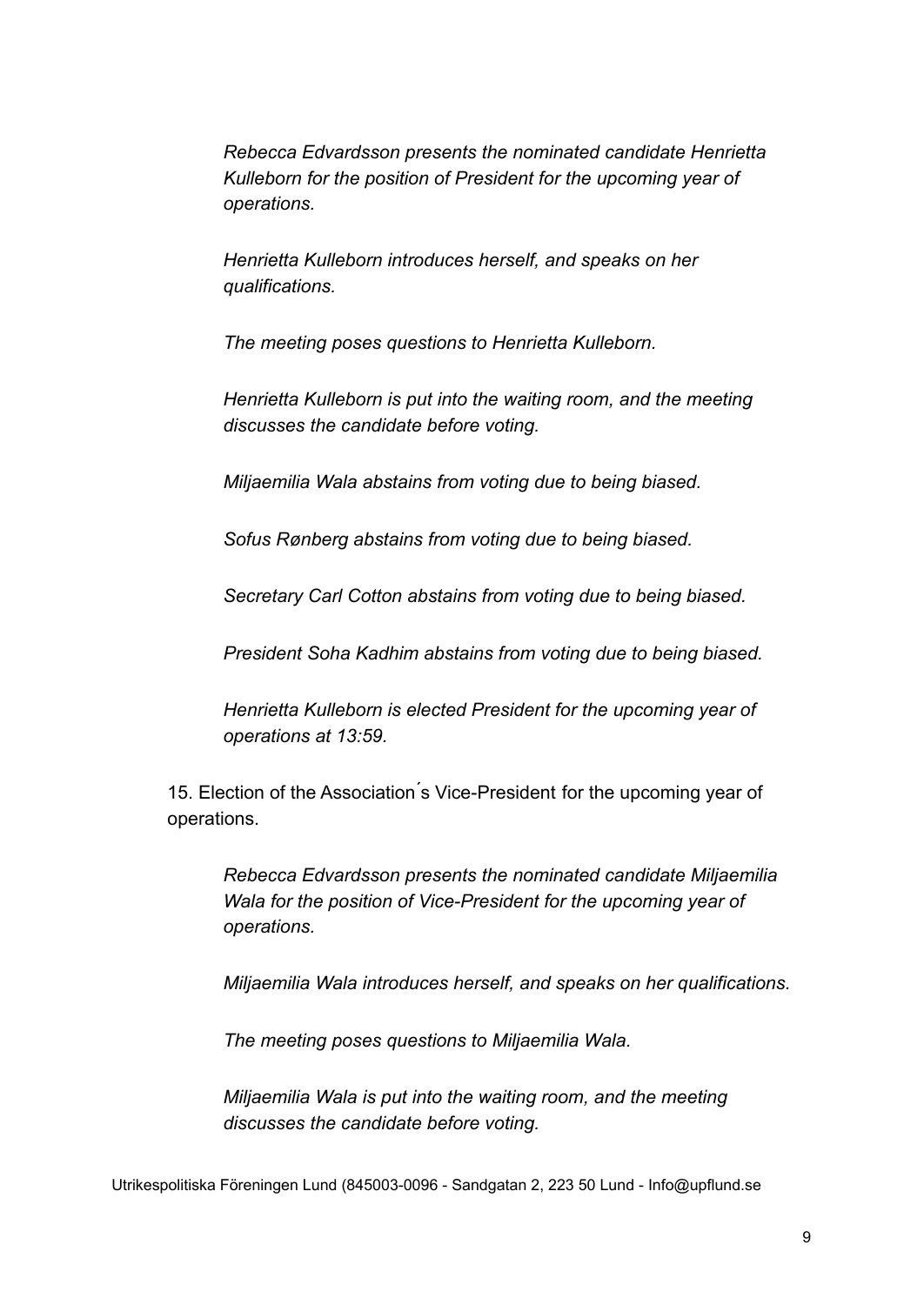*Hedda Carlsson abstains from voting due to being biased.*

*Henrietta Kulleborn abstains from voting due to being biased.*

*Miljaemilia Wala is elected Vice-President for the upcoming year of operations at 14:08.*

16. Election of the Association ́s Secretary for the upcoming year of operations.

*The nominated candidate Agniezska Gryz withdraws her candidature.*

*Christopher Fletcher-Sandsjöö introduces himself, and speaks on his qualifications.*

*The meeting poses questions to Christopher Fletcher-Sandsjöö.*

*Christopher Fletcher-Sandsjöö is put into the waiting room, and the meeting discusses the candidate before voting.*

*James Davies abstains from voting due to being biased.*

*Christopher Fletcher-Sandsjöö is elected Secretary of the Association for the upcoming year of operations at 14:25.*

17. Election of the Association's UFS Representative for the upcoming year of operations.

*Rebecca Edvardsson presents the nominated candidate Karolina Boyoli for the position of UFS Representative for the upcoming year of operations.*

*Karolina Boyoli introduces herself, and speaks on her qualifications.*

*The meeting poses questions to Karolina Boyoli.*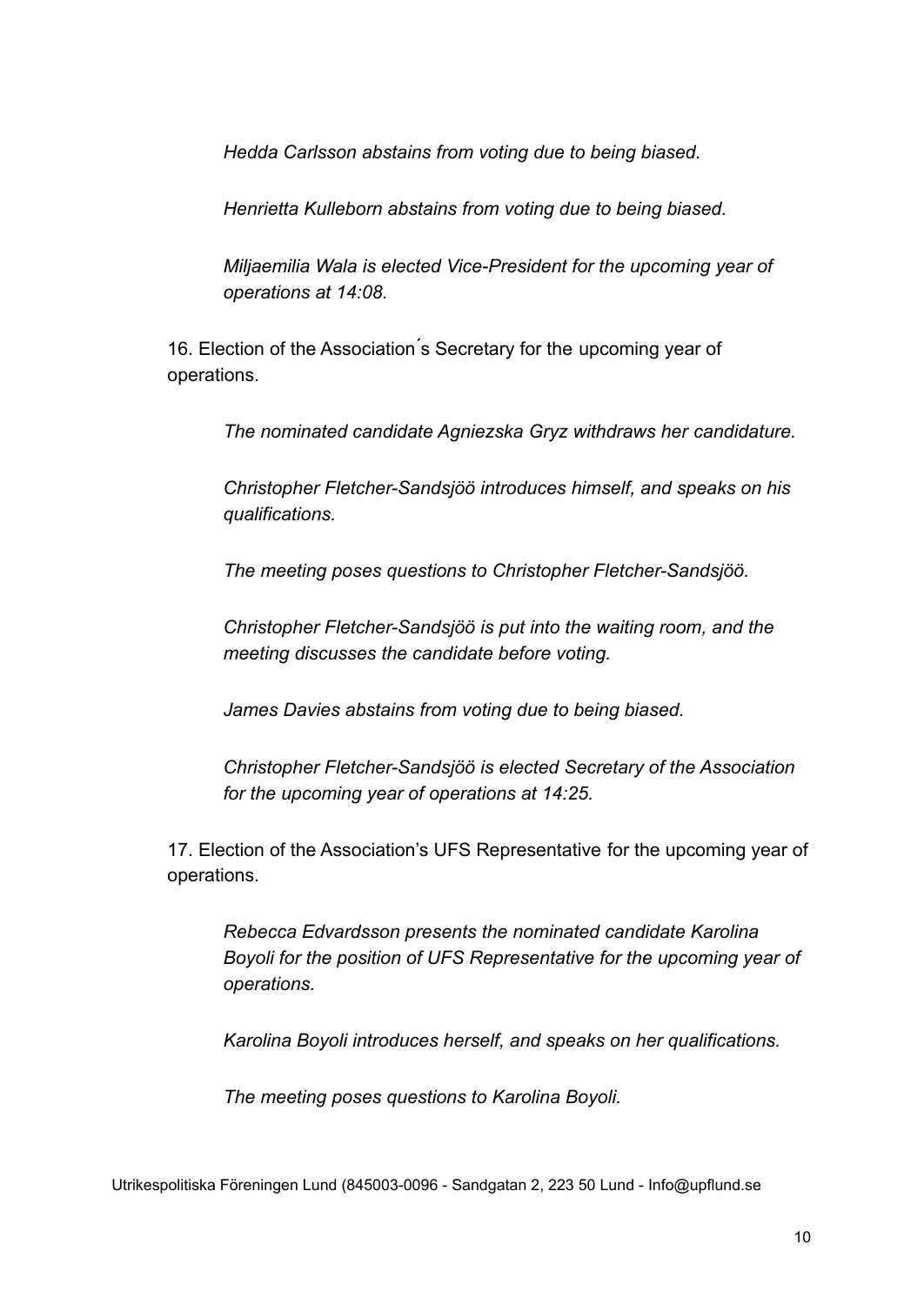*Karolina Boyoli is put into the waiting room, and the meeting discusses the candidate before voting.*

*Karolina Boyoli is elected UFS Representative of the Association for the upcoming year of operations at 14:38.*

**(The Chairperson Jascha Ehleben declares the meeting adjourned for a break at 14:39)**

**(The Chairperson Jascha Ehleben declares the meeting re-opened at 14:56)**

18. Election for other Board Positions for the upcoming year of operations.

18.1. Two Heads of Activity Committee and Board Members.

*James Davies presents the nominated candidate Chunchu Song for the position of Head of Activity and Board Member.*

*There is one vacant position.*

*Chunchu Song introduces herself, and speaks on her qualifications.*

*The meeting poses questions to Chunchu Song.*

*Chunchu Song is put into the waiting room, and the meeting discusses the candidate before voting.*

*Chunchu Song is elected Head of Activity and Board Member of the Association for the upcoming year of operations at 15:09.*

*Chairperson Jascha Ehleban proposes to leave the other position as Head of Activity and Board Member vacant.*

*Passed by acclamation at 15:10.*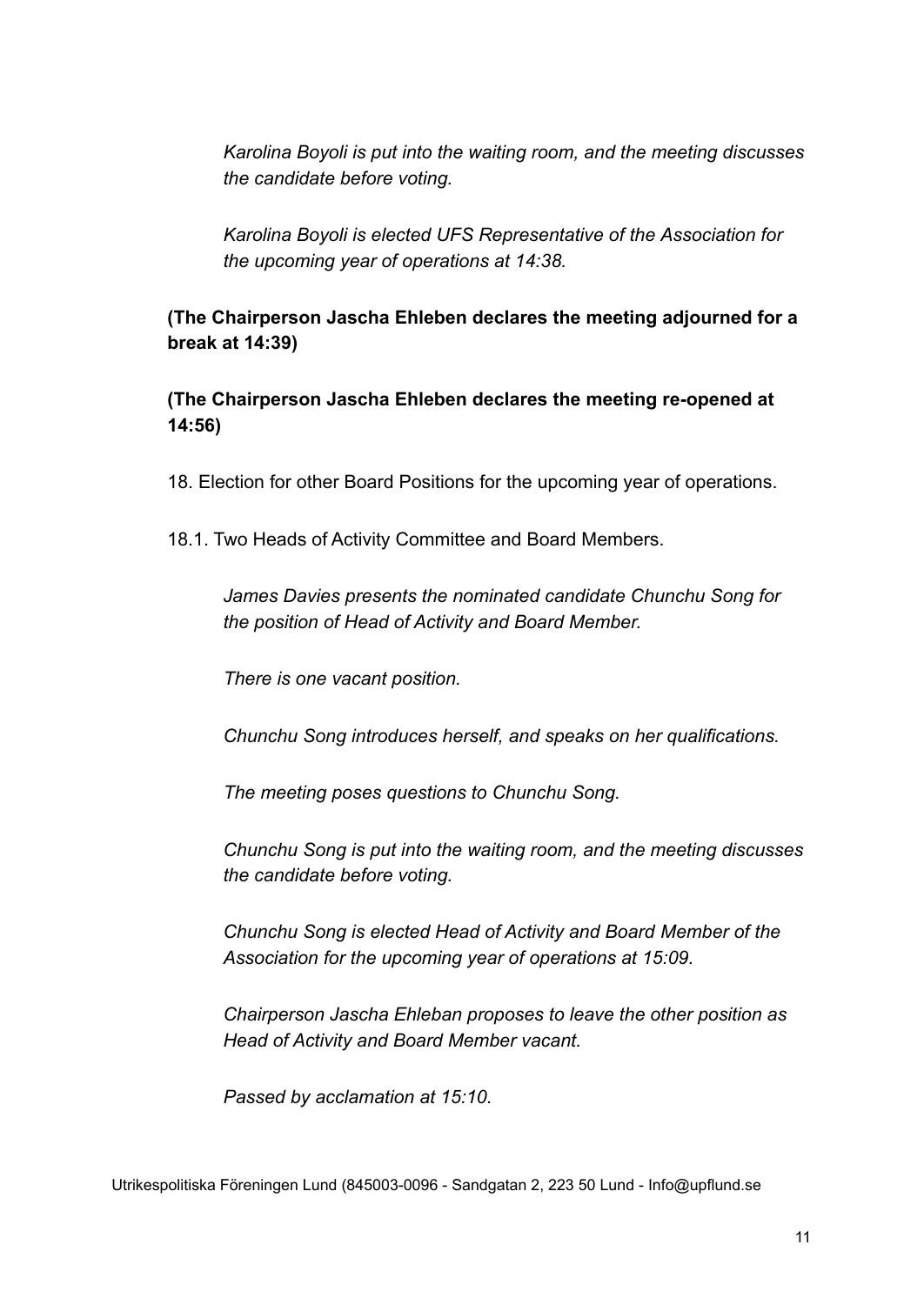18.2. Two Heads of Career Committee and Board Members.

*Johan Schneider is put into the waiting room.*

*Sofus Rønberg presents the nominated candidate Evelina Verhaar for the position of Head of Career and Board Member.*

*Evelina Verhaar introduces herself, and speaks on her qualifications.*

*The meeting poses questions to Evelina Verhaar.*

*Evelina Verhaar is put into the waiting room, and Johan Schneider joins the meeting.*

*Johan Schneider introduces himself, and speaks on his qualifications.*

*The meeting poses questions to Johan Scneider.*

Chunchu Song leaves the meeting at 15:33, and the electoral roll is updated to 36.

*Johan Scneider joins Evelina Verhaar in the waiting room, and the meeting discusses the candidates before voting.*

*The election will be made individually. Evelina Verhaar is up for election first.*

*Evelina Verhaar is elected Head of Career and Board Member at 15:48.*

*Johan Schneider is elected Head of Career and Board Member at 15:49.*

**(The Chairperson Jascha Ehleben declares the meeting adjourned for a break at 15:49)**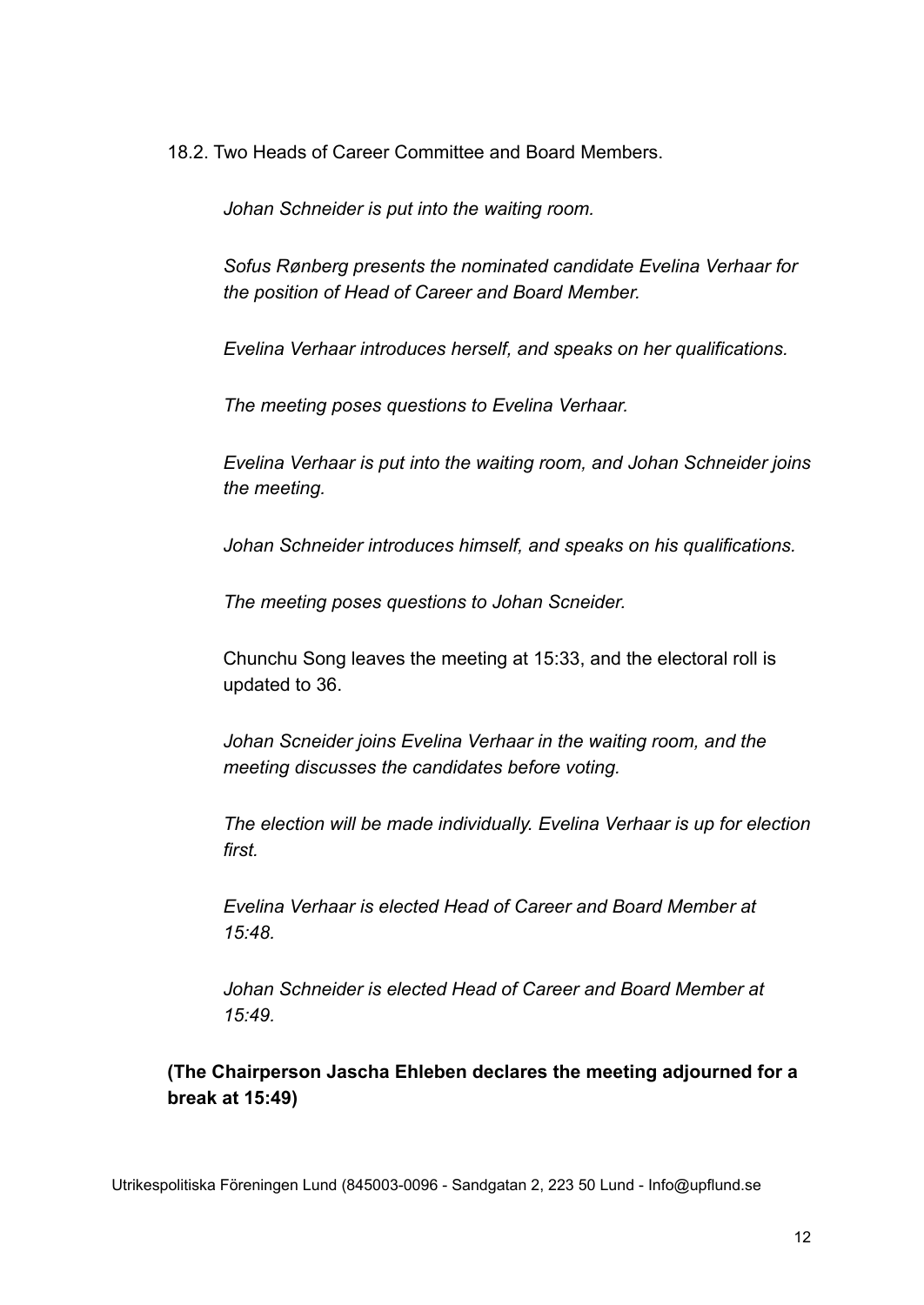## **(The Chairperson Jascha Ehleben declares the meeting re-opened at 16:00)**

Demi Bylon and Karolina Boyoli leave the meeting at 16:00, and the electoral roll is updated to 34.

18.3. Two Editors-in-chiefs of Magazine committee and Board Members.

*Rebecca Edvardsson presents the nominated candidate Bahadir Sirin for the position of Editor-in-Chief of Magazine and Board Member.*

*There is one vacant position.*

*Bahadir Sirin introduces himself, and speaks on his qualifications.*

*The meeting poses questions to Bahadir Sirin.*

*Bahadir Sirin is put into the waiting room, and the meeting discusses the candidate before voting.*

*Bahadir Sirin is elected Editor-in-Chief of Magazine and Board Member of the upcoming year of operations at 16:35.*

*The Chairperson Jascha Ehleban proposes to leave the other position as Editor-in-Chief of Magazine and Board Member of the upcoming year of operations as vacant.*

*Passed by acclamation at 16:36.*

18.4. Two Heads of PR Committee and Board Members.

*Jette Strohschneider is put into the waiting room.*

*Sofus Rønberg presents the nominated candidate Camilla Castelanelli for the position of PR Head and Board Member.*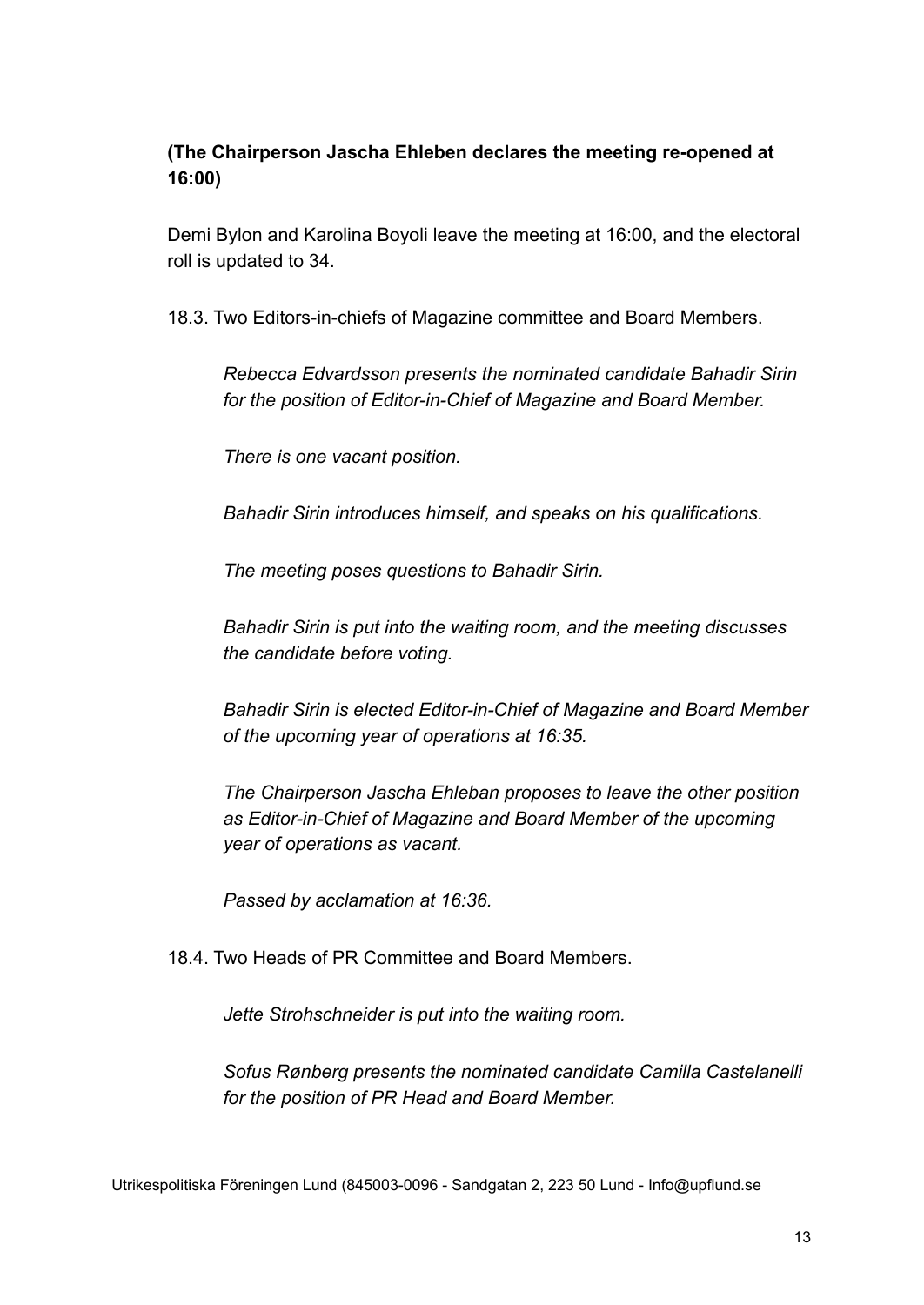*Camilla Castelanelli introduces herself, and speaks on her qualifications.*

*The meeting poses questions to Camilla Castelanelli.*

*Camilla Castelanelli is put into the waiting room, and Jette Strohschneider joins the meeting.*

*James Davies presents the nominated candidate Jette Strohschneider for the position of PR Head and Board Member.*

*Jette Strohschneider introduces herself, and speaks on her qualifications.*

*The meeting poses questions to Jette Strohschneider.*

*Jette Strohschneider joins Camilla Castelanelli in the waiting room, and the meeting discusses the candidates before voting.*

*Gabriella Gut abstains from voting due to being biased.*

*Christopher Fletcher-Sandersjöö abstains from voting due to being biased.*

*Both candidates will be voted on simultaneously.*

*Camilla Castelanelli and Jette Strohschneider are elected as the PR Heads and Board Members of the Association for the upcoming year of operations at 16:58.*

18.5. Two Heads of Webzine Committee and Board Members.

*Ondrej Gomola is put into the waiting room.*

*Rebecca Edvardsson presents the nominated candidate Ellen Löfgren for the position of Head of Webzine and Board Member.*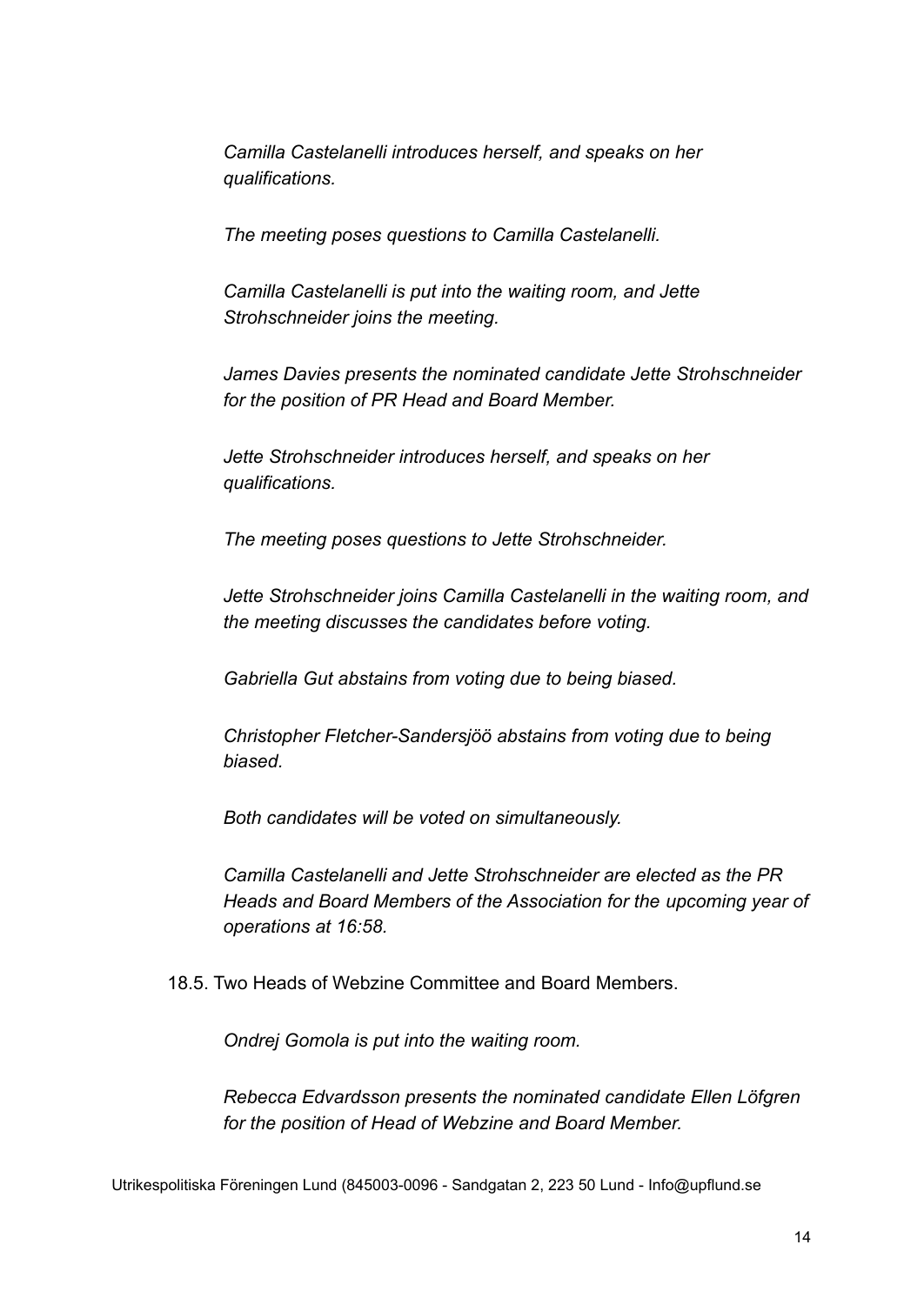*Ellen Löfgren introduces herself, and speaks on her qualifications.*

*The meeting poses questions to Ellen Löfgren.*

*Ellen Löfgren is put into the waiting room, and Ondrej Gomola enters the meeting.*

*James Davies presents the nominated candidate Ondrej Gomola for the position of Head of Webzine and Board Member.*

*Ondrej Gomola introduces himself, and speaks on his qualifications.*

*The meeting poses questions to Ondrej Gomola.*

*Ondrej Gomola joins Ellen Löfgren in the waiting room, and the meeting discusses the candidates before voting.*

*Miljaemilia Wala abstains from voting due to being biased.*

*Sofus Rønberg abstains from voting due to being biased.*

*Maguette Fall abstains from voting due to being biased.*

*Both candidates will be voted on simultaneously.*

*Ellen Löfgren and Ondrej Gomola are elected Heads of Webzine and Board Members of the Association for the upcoming year of operations at 17:21.*

**(The Chairperson Jascha Ehleben declares the meeting adjourned for a break at 17:22)**

**(The Chairperson Jascha Ehleben declares the meeting re-opened at 17:40)**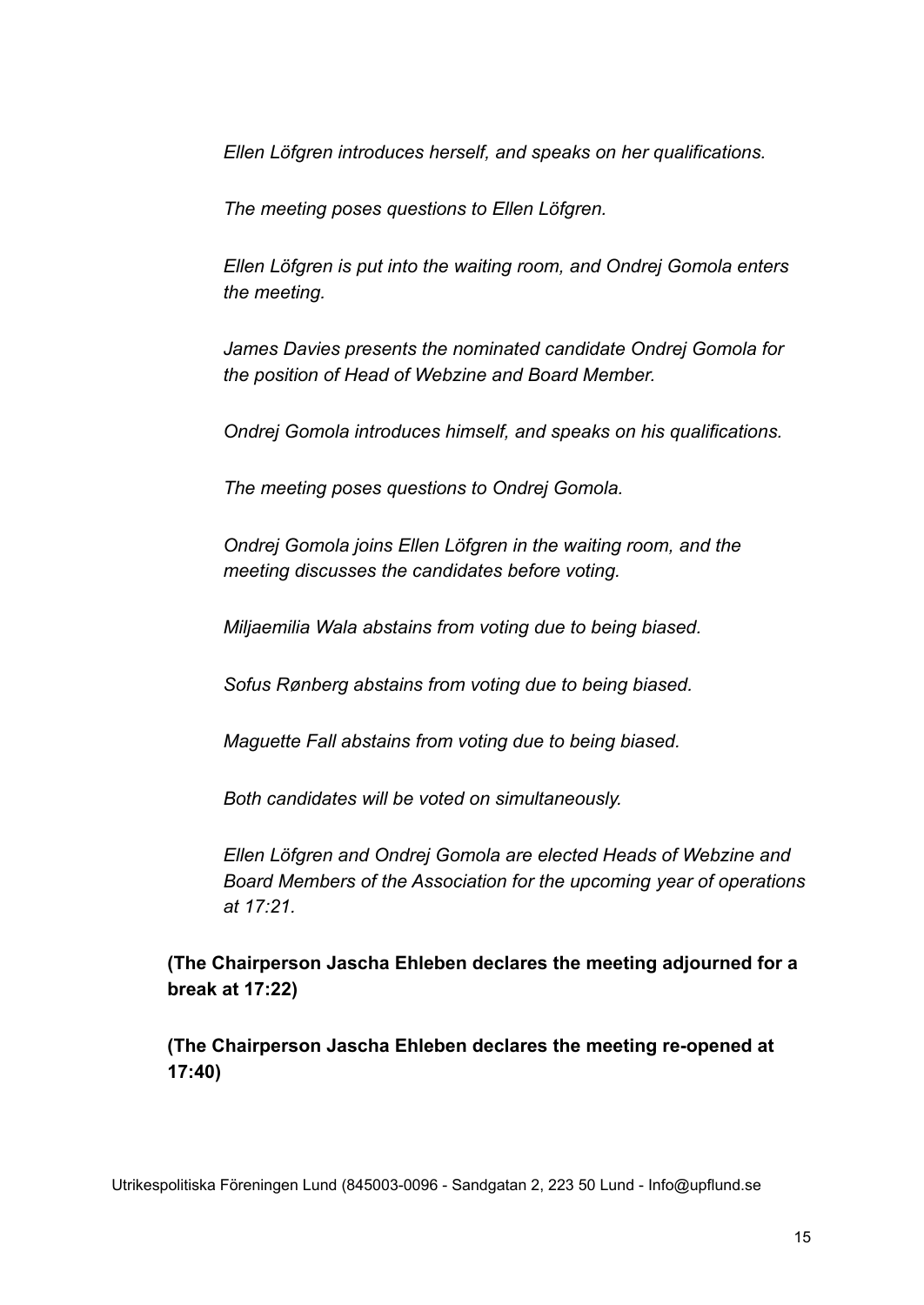Rebecca Edvardsson, Kerime van Opijnen and Ondrej Gomola leave the meeting during the break at 17:30, and the electoral roll is updated to 31.

19. Election of Auditor for the upcoming year of operations.

*Chairperson Jascha Ehleban proposes to leave the position of Auditor vacant.*

*Passed by acclamation at 17:44.*

20. Proposition from the board.

20.1. Election of Inspector (Attachment 8)

*The association is going to elect a new Inspector.*

*Rikard Bengtsson is the nominated Inspector. He is a former board member of UPF and works at the department of Political Science at Lund University.*

*The meeting is encouraged to pose questions about the nominated candidate, before voting.*

*Rikard Bengtsson is elected Inspector of the Association at 17:48.*

21. Motion(s)

21.1. To adopt Rules and Regulations (Attachments 9, 10)

*The Rules and Regulations is supposed to act as part of the steering documents to guide the association.*

*President Soha Kadhim and Henrietta Kulleborn speak on the Rules and Regulations, and present essential parts of the document.*

*Proposal to adopt the Rules and Regulations.*